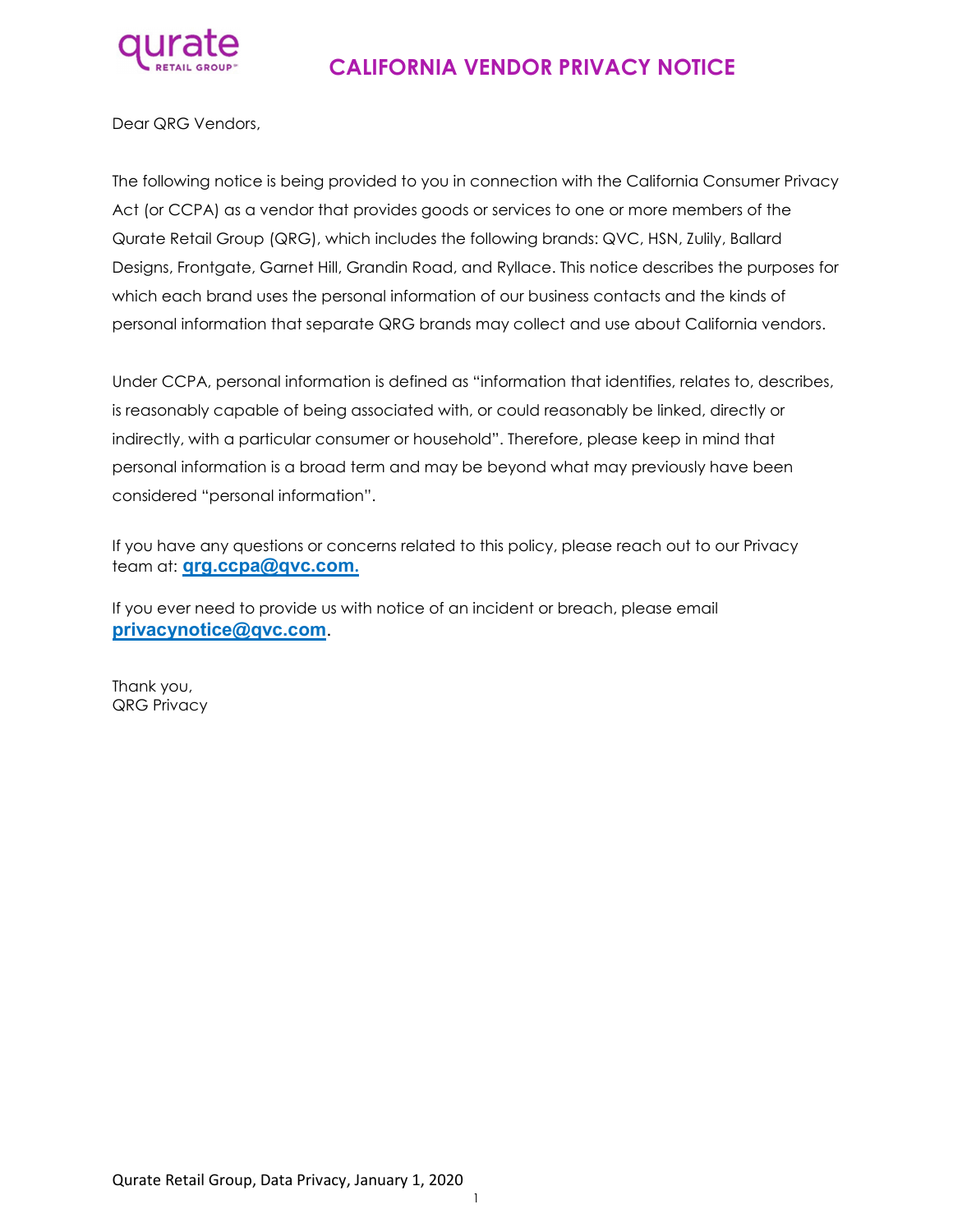

## CALIFORNIA VENDOR PRIVACY NOTICE

#### INTRODUCTION

This notice is being provided to you in connection with the California Consumer Privacy Act (or CCPA) as a vendor that provides goods or services to one or more members of the Qurate Retail Group (QRG), which includes the following brands: QVC, HSN, Zulily, Ballard Designs, Frontgate, Garnet Hill, Grandin Road, and Ryllace. This notice describes the purposes for which each brand uses personal information of our business contacts and the kinds of personal information that separate QRG vendors may collect and use about California vendors.

QRG is a group of companies that are owned by Qurate Retail, Inc. Companies in the Qurate Retail Group include HSN, QVC, Zulily, Cornerstone Brands and any other company that may become affiliated with QRG in the future. QRG companies use personal information in connection with participation in the Qurate Retail Group and in connection with QRG's direct and indirect parent companies. Personal information is separately maintained per brand and use should be considered as disclosed for each brand with which you contract.

### QRG'S PURPOSES FOR USING PERSONAL INFORMATION

QRG uses personal information for the purposes below. Please note that QRG may use personal contact details in connection with some of these purposes:

Conducting QRG's business, such as operating QRG's broadcast, e-commerce and other retail activities.

Financial reporting and forecasting.

**Managing resources**, schedule and assignment planning; notice of schedule changes or emergency closures; notice of new available opportunities; analytics.

**Managing locations** where QRG operates, including providing and monitoring access to QRG's locations.

**Managing systems and information** that QRG uses in its business, including provisioning, managing, and monitoring the applications and systems QRG uses for its operations.

Protecting QRG's locations, systems and information, including responding to possible or actual threats, acts of misconduct, accidents, or other events that may affect the health, safety, or security of people at QRG's locations, or people working for QRG outside of QRG's locations; responding to possible or actual threats, acts of misconduct, accidents, or other events that

 $\mathfrak{D}$